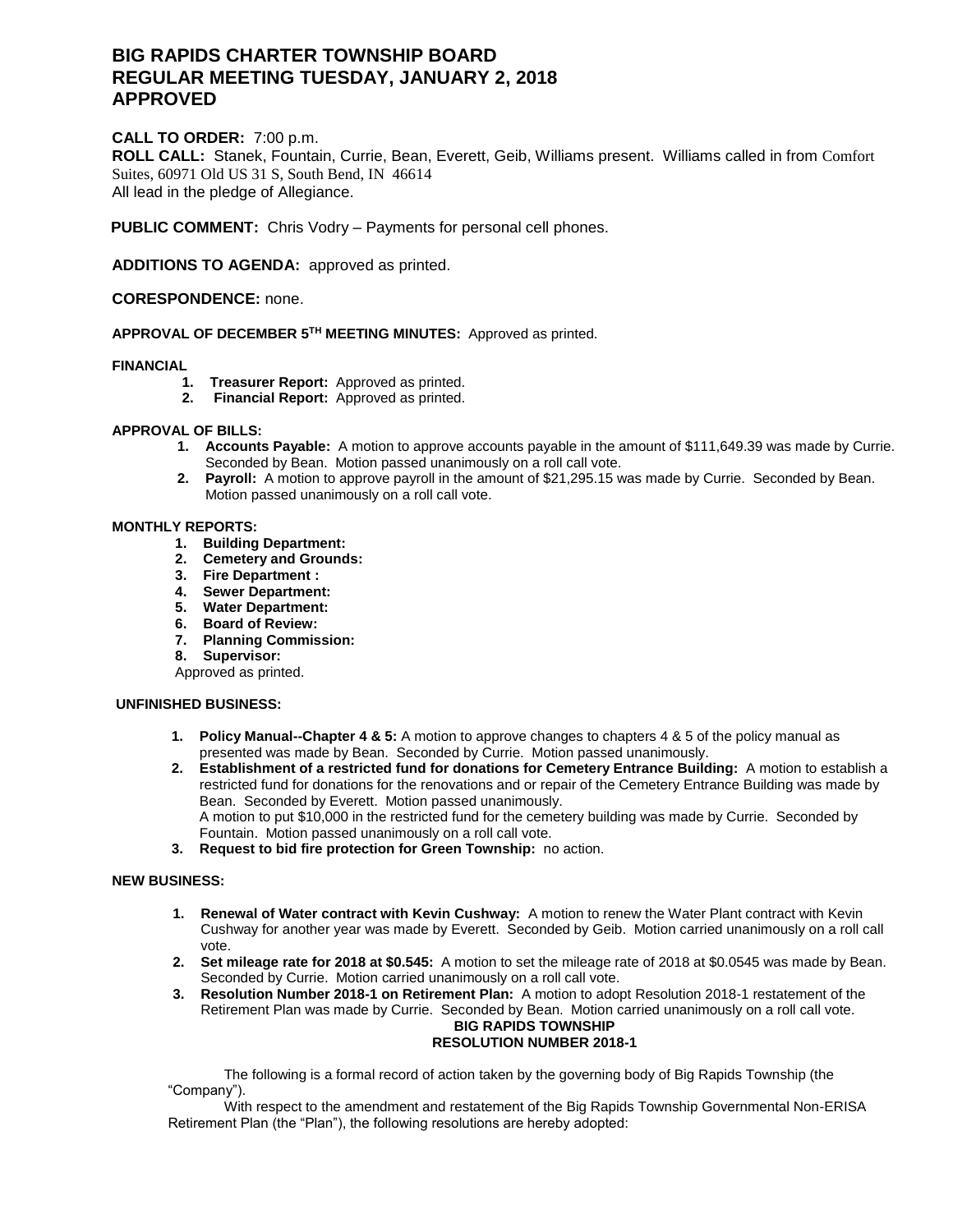**RESOLVED:** That the Plan be amended and restated in the form attached hereto, which Plan is hereby adopted and approved;

**RESOLVED FURTHER:** That the appropriate officers of the Company be, and they hereby are, authorized and directed to execute the Plan on behalf of the Company;

**RESOLVED FURTHER:** That the officers of the Company be, and they hereby are, authorized and directed to take any and all actions and execute and deliver such documents as they may deem necessary, appropriate or convenient to effect the foregoing resolutions including, without limitation causing to be prepared an filed such reports documents or other information as may be required under applicable law.

Dated this 2nd day of January, 2018.

The foregoing resolution was offered by: Currie and seconded by Bean. Ayes: Stanek, Fountain, Currie, Bean, Everett, Geib, Williams. Nays:0Abstain: 0 Absent: 0

RESOLUTION DECLARED adopted.

\_\_\_\_\_\_\_\_\_\_\_\_\_\_\_\_\_\_\_\_\_\_\_\_\_\_\_ Rene Fountain, Township Clerk

\_\_\_\_\_\_\_\_\_\_\_\_\_\_\_\_\_\_\_\_\_\_\_\_\_\_\_\_\_\_\_\_\_\_\_

STATE OF MICHIGAN ) SS COUNTY OF MECOSTA )

 I, the undersigned, the duly qualified and acting Clerk of Big Rapids Township, Mecosta County, Michigan do hereby certify that the foregoing is a true and complete copy of a Resolution adopted by the Township Board at a regular meeting on January 2, 2018 the original of which is on file in my office. Public notice of said meeting was given pursuant to and in full compliance with Act No 267, Public Acts of Michigan, 1976 as amended, including in the case of a special or rescheduled meeting, notice by posting at least eighteen (18) hours prior to the time set for the meeting.

IN WITNESS WHEREOF, I have hereto affixed by official signature on this 2nd day of January 2018.

 Rene Fountain, Clerk Big Rapids Township

**4. Resolution Number 2018-2 on 457 Plan Match:** A motion to adopt Resolution 2018-2 restatement of the 457 Plan was made by Bean. Seconded by Currie. Motion carried unanimously on a roll call vote.

#### **BIG RAPIDS TOWNSHIP RESOLUTION NUMBER 2018-2**

The following is a formal record of action taken by the governing body of Big Rapids Township.

The following is an addendum of the Big Rapids Township 457(b) Plan (the "Plan"):

**RESOLVED:** That the Plan be amended to institute a matching employer contribution equal to plan participant deferrals to the 457 (b) plan, not to exceed a maximum employer match of 4%;

**RESOLVED FURTHER:** That the appropriate officers of the Township be, and they hereby are, authorized and directed to execute the Plan on behalf of the Township;

**RESOLVED FURTHER:** The effective date is January 1, 2018.

Dated this 2nd day of January, 2018.

The foregoing resolution was offered by: Bean and seconded by Currie. Ayes: Stanek, Fountain, Currie, Bean, Everett, Geib, Williams Nays:0Abstain: 0 Absent: 0

 $\frac{1}{\sqrt{2}}$  , and the state of the state of the state of the state of the state of the state of the state of the state of the state of the state of the state of the state of the state of the state of the state of the sta

RESOLUTION DECLARED Adopted.

STATE OF MICHIGAN) ) SS COUNTY OF MECOSTA)

Rene Fountain, Township Clerk